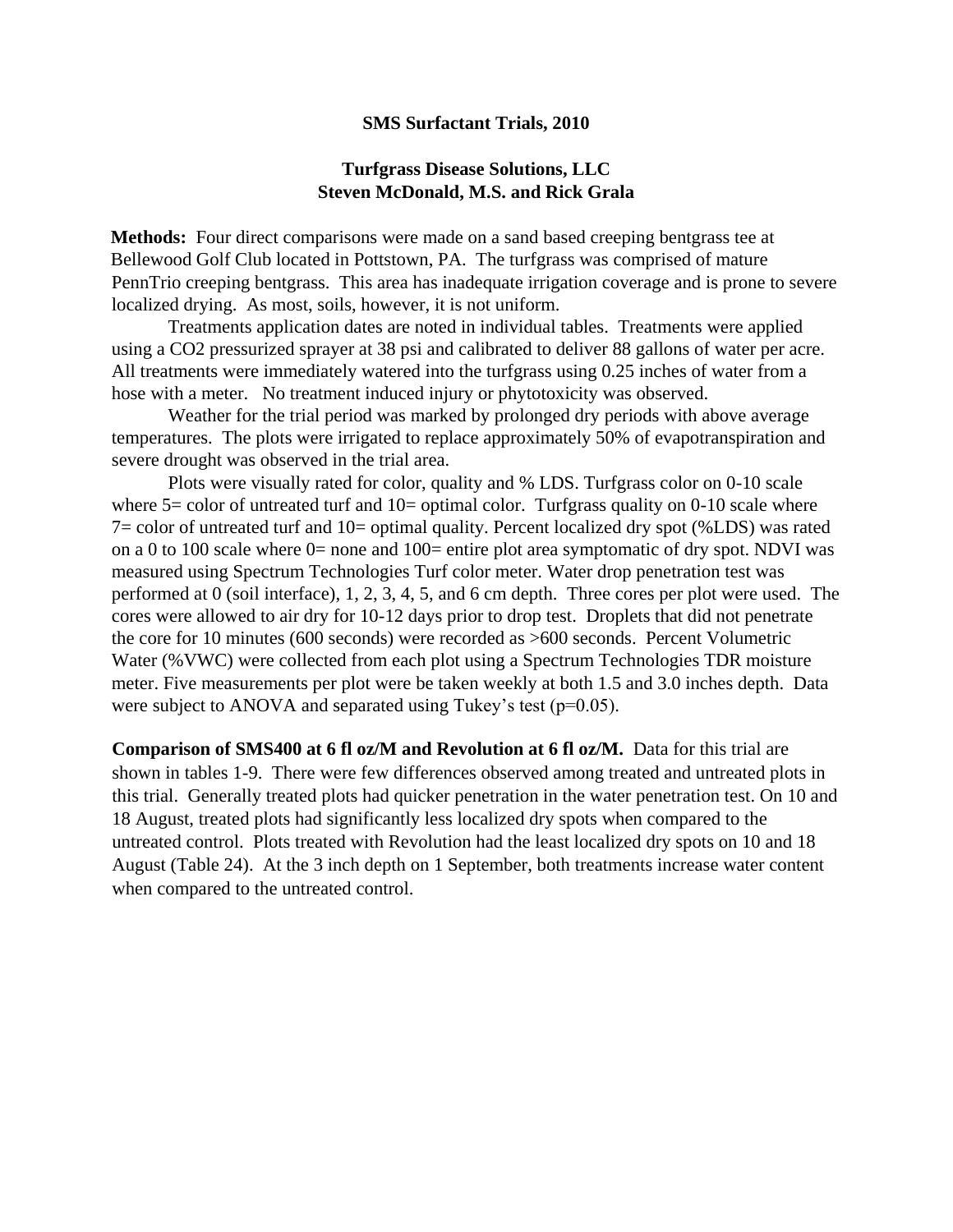| Table 1. Comparison of SMS 400 at 6 fl oz and Revolution: Water drop penetration test: |  |
|----------------------------------------------------------------------------------------|--|
| <b>29 July 2010</b>                                                                    |  |

| <b>Rating Date</b>            |             |      | 29 July 2010 (Initial) |          |                                      |        |        |        |        |  |  |
|-------------------------------|-------------|------|------------------------|----------|--------------------------------------|--------|--------|--------|--------|--|--|
| <b>Rating Type</b>            |             |      |                        | depth*** | Seconds to penetrate soil at various |        |        |        |        |  |  |
| Depth                         |             |      | $0 \text{ cm}$         | 1 cm     | $2 \text{ cm}$                       | 3 cm   | 4 cm   | 5 cm   | 6 cm   |  |  |
| Trt<br>Treatment              | Rate        | Appl |                        |          |                                      |        |        |        |        |  |  |
| per 1000 ft2 Code<br>No. Name |             |      |                        |          |                                      |        |        |        |        |  |  |
| 1 Untreated                   |             |      | 101.0a                 | 58.3 a   | $43.3$ ab                            | 16.0a  | 3.7a   | 2.3a   | 1.3a   |  |  |
| 2 SMS 400                     | $6.0$ fl oz | A    | 80.7 a                 | 46.0a    | 17.7 <sub>b</sub>                    | 14.7 a | 25.0a  | 4.0a   | 1.0a   |  |  |
| 3 Revolution                  | $6.0$ fl oz | A    | 77.3a                  | 62.0a    | 45.3a                                | 8.7 a  | 2.7a   | 2.0a   | 2.7a   |  |  |
| Treatment Prob(F)             |             |      | 0.2510                 | 0.7956   | 0.0387                               | 0.6251 | 0.4477 | 0.2336 | 0.3460 |  |  |

\* Treatments were applied on 29 July (A) 2010

\*\* Means followed by same letter do not significantly differ (P=.05, Tukey's HSD).

**\*\*\*** Water drop penetration test at 0 (soil interface), 1, 2, 3, 4, 5, and 6 cm depth. Three cores per plot were used. The cores were allowed to air dry for 10-12 days prior to drop test. Droplets that did not penetrate the core for 10 minutes (600 seconds) were recorded as >600 seconds.

# **Table 2. Continued: 4 August 2010**

| <b>Rating Date</b>            |             |      | 4 August                                         |        |                |        |        |                |        |  |
|-------------------------------|-------------|------|--------------------------------------------------|--------|----------------|--------|--------|----------------|--------|--|
| <b>Rating Type</b>            |             |      | Seconds to penetrate soil at various<br>depth*** |        |                |        |        |                |        |  |
| Depth                         |             |      | $0 \text{ cm}$                                   | 1 cm   | $2 \text{ cm}$ | 3 cm   | 4 cm   | $5 \text{ cm}$ | 6 cm   |  |
| Trt<br>Treatment              | Rate        | Appl |                                                  |        |                |        |        |                |        |  |
| per 1000 ft2 Code<br>No. Name |             |      |                                                  |        |                |        |        |                |        |  |
| 1 Untreated                   |             |      | 31.0a                                            | 8.0 a  | 7.7a           | 7.8a   | 2.2a   | 2.0a           | 2.0a   |  |
| 2 SMS 400                     | $6.0$ fl oz | A    | 32.7a                                            | 13.2a  | 9.0a           | 3.8a   | 2.3a   | 1.7a           | 1.8a   |  |
| 3 Revolution                  | $6.0$ fl oz | A    | 23.3a                                            | 9.3a   | 3.5a           | 2.0a   | 1.5a   | 1.3a           | 1.3a   |  |
| Treatment Prob(F)             |             |      | 0.3946                                           | 0.4839 | 0.5702         | 0.5301 | 0.5487 | 0.6400         | 0.6449 |  |

\* Treatments were applied on 29 July (A) 2010

\*\* Means followed by same letter do not significantly differ (P=.05, Tukey's HSD).

**\*\*\*** Water drop penetration test at 0 (soil interface), 1, 2, 3, 4, 5, and 6 cm depth. Three cores per plot were used. The cores were allowed to air dry for 10-12 days prior to drop test. Droplets that did not penetrate the core for 10 minutes (600 seconds) were recorded as >600 seconds.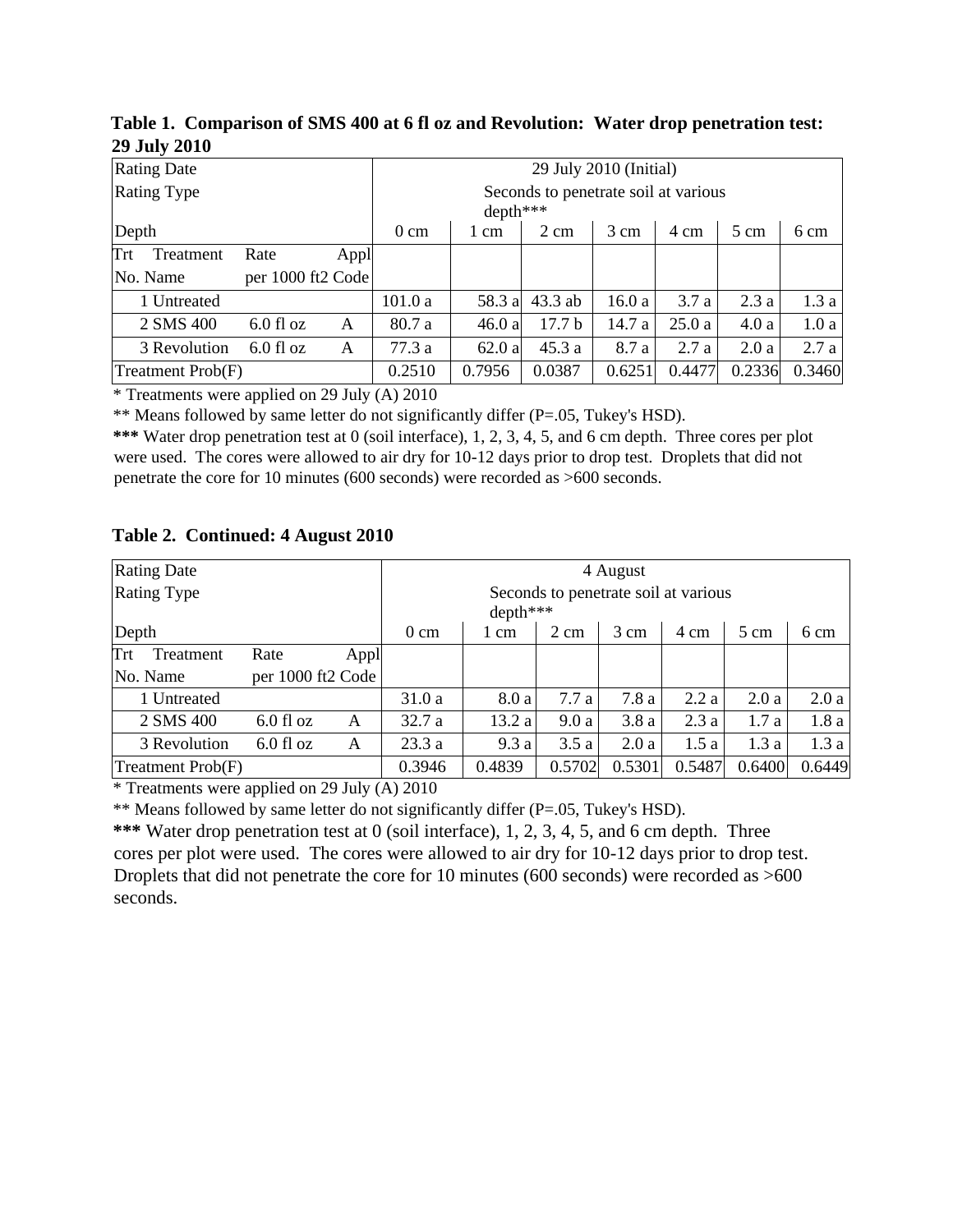| <b>Rating Date</b> |                   |        | 4 August       |                   |                                      |        |        |                |        |  |
|--------------------|-------------------|--------|----------------|-------------------|--------------------------------------|--------|--------|----------------|--------|--|
| <b>Rating Type</b> |                   |        |                | depth***          | Seconds to penetrate soil at various |        |        |                |        |  |
| Depth              |                   |        | $0 \text{ cm}$ | 1 cm              | $2 \text{ cm}$                       | 3 cm   | 4 cm   | $5 \text{ cm}$ | 6 cm   |  |
| Trt<br>Treatment   | Rate              | Appl   |                |                   |                                      |        |        |                |        |  |
| No. Name           | per 1000 ft2 Code |        |                |                   |                                      |        |        |                |        |  |
| 1 Untreated        |                   |        | 98.2 a         | 84.5 a            | 62.7 a                               | 45.2a  | 58.2 a | 53.0 a         | 24.7 a |  |
| 2 SMS 400          | $6.0$ fl oz       | A      | 36.0a          | 19.0 <sub>b</sub> | 11.8 a                               | 28.2 a | 27.7a  | 22.3a          | 9.0a   |  |
| 3 Revolution       | $6.0$ fl oz       | A      | 90.0a          | 38.3 b            | 50.0a                                | 30.5a  | 51.7 a | 94.2 a         | 64.7 a |  |
| Treatment Prob(F)  |                   | 0.0841 | 0.0136         | 0.3199            | 0.1900                               | 0.2420 | 0.0837 | 0.6469         |        |  |

# **Table 3. Continued: 10 August 2010**

\* Treatments were applied on 29 July (A) 2010

\*\* Means followed by same letter do not significantly differ (P=.05, Tukey's HSD).

**\*\*\*** Water drop penetration test at 0 (soil interface), 1, 2, 3, 4, 5, and 6 cm depth. Three cores per plot were used. The cores were allowed to air dry for 10-12 days prior to drop test. Droplets that did not penetrate the core for 10 minutes (600 seconds) were recorded as >600 seconds.

### **Table 4. Continued: 18 August 2010**

| <b>Rating Date</b> |                   |        | 18 August      |            |                |                                      |         |                |         |  |
|--------------------|-------------------|--------|----------------|------------|----------------|--------------------------------------|---------|----------------|---------|--|
| <b>Rating Type</b> |                   |        |                |            |                | Seconds to penetrate soil at various |         |                |         |  |
|                    |                   |        |                | $depth***$ |                |                                      |         |                |         |  |
| Depth              |                   |        | $0 \text{ cm}$ | 1 cm       | $2 \text{ cm}$ | 3 cm                                 | 4 cm    | $5 \text{ cm}$ | 6 cm    |  |
| Trt<br>Treatment   | Rate              | Appl   |                |            |                |                                      |         |                |         |  |
| No. Name           | per 1000 ft2 Code |        |                |            |                |                                      |         |                |         |  |
| 1 Untreated        |                   |        | 180.97 a       | 110.42 a   | $108.52$ a     | 110.02 a                             | 102.92  | 66.19 a        | 52.26a  |  |
|                    |                   |        |                |            |                |                                      | a       |                |         |  |
| 2 SMS 400          | $6.0$ fl oz       | A      | 83.45 a        | 34.45 a    | 12.42 b        | 38.76 ab                             | 47.85 a | 38.42 a        | 23.76a  |  |
| 3 Revolution       | $6.0$ fl oz       | A      | 89.19 a        | 63.11 a    | 31.80 b        | 20.11 b                              | 28.92 a | 25.61a         | 19.85 a |  |
| Treatment Prob(F)  |                   | 0.0941 | 0.1480         | 0.0219     | 0.0474         | 0.0816                               | 0.1052  | 0.3959         |         |  |

\* Treatments were applied on 29 July (A)

\*\* Means followed by same letter do not significantly differ (P=.05, Tukey's HSD).

**\*\*\*** Water drop penetration test at 0 (soil interface), 1, 2, 3, 4, 5, and 6 cm depth. Three cores per plot were used. The cores were allowed to air dry for 10-12 days prior to drop test. Droplets that did not penetrate the core for 10 minutes (600 seconds) were recorded as >600 seconds.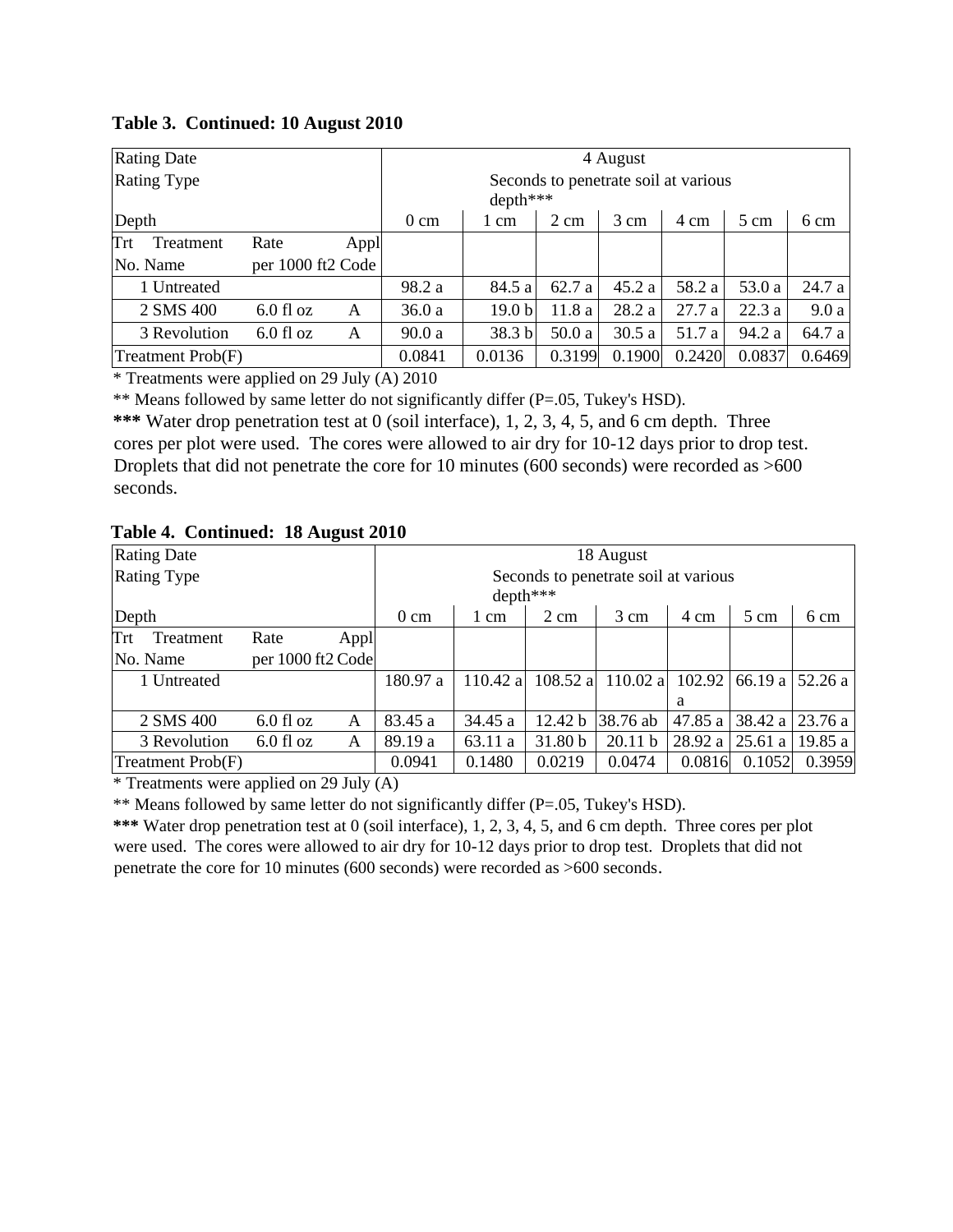| <b>Rating Date</b> |             |      | л.   |                                                          | 11 September |                |         |         |                                               |                  |  |  |  |
|--------------------|-------------|------|------|----------------------------------------------------------|--------------|----------------|---------|---------|-----------------------------------------------|------------------|--|--|--|
| <b>Rating Type</b> |             |      |      |                                                          |              |                |         |         | Seconds to penetrate soil at various depth*** |                  |  |  |  |
| Depth              |             |      |      | $0 \text{ cm}$                                           | 1 cm         | $2 \text{ cm}$ | 3 cm    | 4 cm    | 5 cm                                          | $6 \text{ cm}^*$ |  |  |  |
| Trt<br>Treatment   | Rate        |      | Appl |                                                          |              |                |         |         |                                               |                  |  |  |  |
| No. Name           | per         | 1000 | ft2  |                                                          |              |                |         |         |                                               |                  |  |  |  |
|                    | Code        |      |      |                                                          |              |                |         |         |                                               |                  |  |  |  |
| 1 Untreated        |             |      |      | 55.78 b                                                  | 31.90 a      | 22.90a         | 32.16   | 22.78a  | 14.07 a                                       |                  |  |  |  |
|                    |             |      |      |                                                          |              |                | ab      |         |                                               |                  |  |  |  |
| 2 SMS 400          | $6.0$ fl oz |      | A    | 50.38 b                                                  | 20.23a       | 15.09 a        | 15.97 b | 33.02 a | 26.14a                                        |                  |  |  |  |
| 3 Revolution       | $6.0$ fl oz |      | A    | 107.54a                                                  | 34.61 a      | 33.54 a        | 42.47 a | 27.16a  | 20.38a                                        |                  |  |  |  |
| Treatment Prob(F)  |             |      |      | 0.1137<br>0.4982<br>0.0249<br>0.3346<br>0.0375<br>0.5618 |              |                |         |         |                                               |                  |  |  |  |

**Table 5. Continued: 11 September 2010** 

\* Treatments were applied on 29 July (A)

\*\* Means followed by same letter do not significantly differ (P=.05, Tukey's HSD).

**\*\*\*** Water drop penetration test at 0 (soil interface), 1, 2, 3, 4, 5, and 6 cm depth. Three cores per plot were used. The cores were allowed to air dry for 10-12 days prior to drop test. Droplets that did not penetrate the core for 10 minutes (600 seconds) were recorded as >600 seconds.

\* Data missing, soil samples all feel apart at 6 cm level

| <b>Rating Date</b>                                        |              |      | $Jul-29$ | Aug- $3$         | Aug- $10$                      | Aug- $18$ | $Sep-11$ |
|-----------------------------------------------------------|--------------|------|----------|------------------|--------------------------------|-----------|----------|
| Rating Type                                               |              |      |          |                  | Turfgrass Quality $(0-10)$ *** |           |          |
| Treatment*<br>Trt                                         | Rate         | Appl |          |                  |                                |           |          |
| No. Name                                                  | Per 1000 ft2 | Code |          |                  |                                |           |          |
| 1 Untreated                                               |              |      | 8.0 a    | 6.7 <sub>b</sub> | 5.33 a                         | 5.67 a    | 5.00a    |
| 2 SMS 400                                                 | $6.0$ fl oz  | А    | 8.0 a    | 8.0 a            | 6.3a                           | 6.17 a    | 5.7 a    |
| 3 Revolution                                              | $6.0$ fl oz  | A    | 8.0 a    | 8.0 a            | 7.0 a                          | 7.0 a     | 7.0a     |
| 1.0000<br>0.0123<br>0.1800<br>Treatment Prob(F)<br>0.4257 |              |      |          |                  |                                |           | 0.373    |

**Table 6. Turfgrass Quality as impacted by various surfactant.**

\* Treatments were applied on 29 July (A)

\*\* Means followed by same letter do not significantly differ (P=.05, Tukey's HSD).

**\*\*\*** Turfgrass quality on 0-10 scale where 7= acceptable threshold for quality and 10= optimal quality.